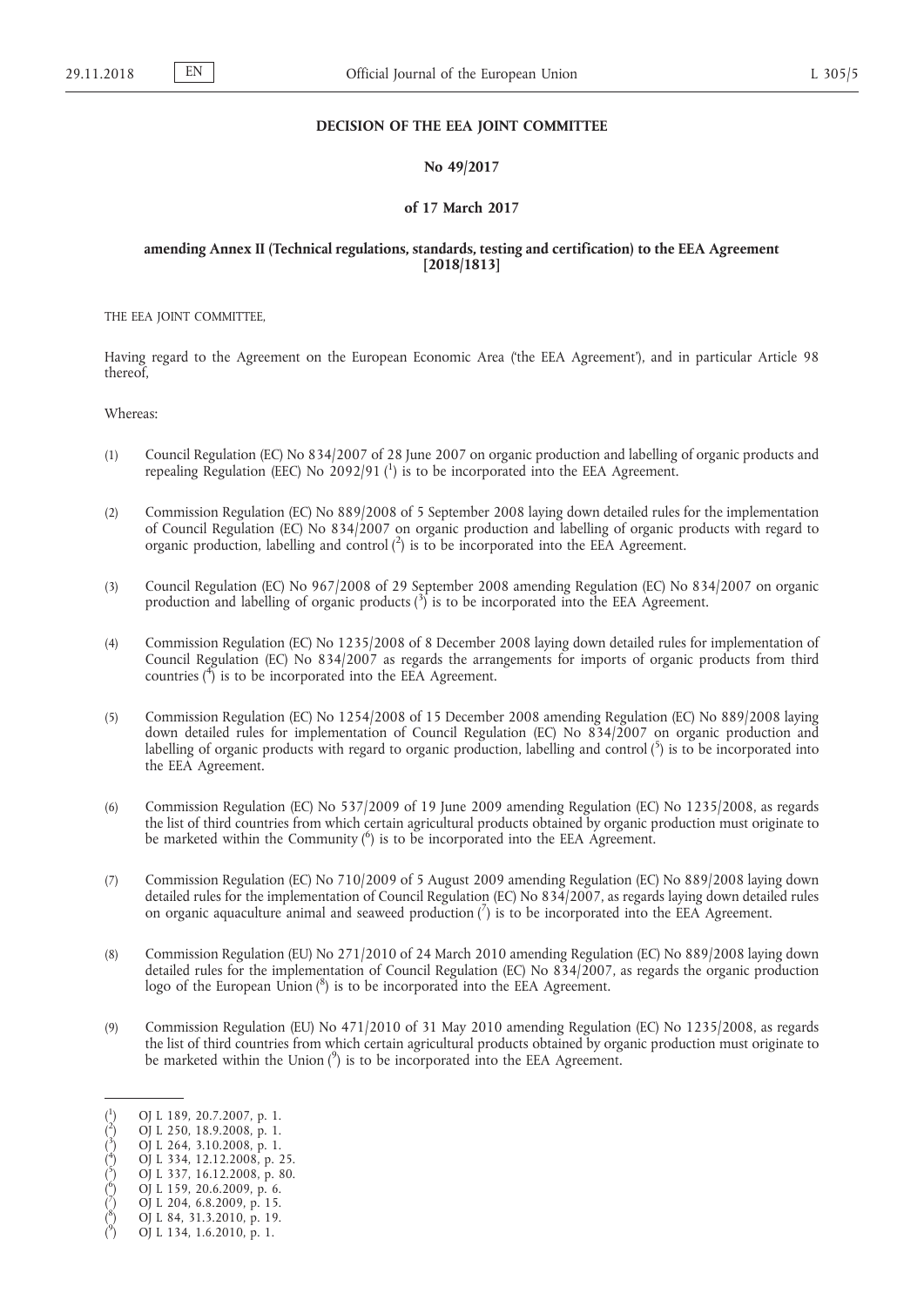- (10) Commission Implementing Regulation (EU) No 344/2011 of 8 April 2011 amending Regulation (EC) No 889/2008 laying down detailed rules for the implementation of Council Regulation (EC) No 834/2007 on organic production and labelling of organic products with regard to organic production, labelling and control  $(^1)$  is to be incorporated into the EEA Agreement.
- (11) Commission Implementing Regulation (EU) No 426/2011 of 2 May 2011 amending Regulation (EC) No 889/2008 laying down detailed rules for the implementation of Council Regulation (EC) No 834/2007 on organic production and labelling of organic products with regard to organic production, labelling and control  $(^2)$  is to be incorporated into the EEA Agreement.
- (12) Commission Implementing Regulation (EU) No 590/2011 of 20 June 2011 amending Regulation (EC) No 1235/ 2008, laying down detailed rules for implementation of Council Regulation (EC) No 834/2007 as regards the arrangements for imports of organic products from third countries (3) is to be incorporated into the EEA Agreement.
- (13) Commission Implementing Regulation (EU) No 1084/2011 of 27 October 2011 amending and correcting Regulation (EC) No 1235/2008, laying down detailed rules for implementation of Council Regulation (EC) No 834/ 2007 as regards the arrangements for imports of organic products from third countries (<sup>4</sup>) is to be incorporated into the EEA Agreement.
- (14) Commission Implementing Regulation (EU) No 1267/2011 of 6 December 2011 amending Regulation (EC) No 1235/2008 laying down detailed rules for implementation of Council Regulation (EC) No 834/2007 as regards the arrangements for imports of organic products from third countries  $\binom{5}{1}$  is to be incorporated into the EEA Agreement.
- (15) Commission Implementing Regulation (EU) No 126/2012 of 14 February 2012 amending Regulation (EC) No 889/ 2008 as regards documentary evidence and amending Regulation (EC) No 1235/2008 as regards the arrangements for imports of organic products from the United States of America (<sup>6</sup>) is to be incorporated into the EEA Agreement.
- (16) Commission Implementing Regulation (EU) No 203/2012 of 8 March 2012 amending Regulation (EC) No 889/ 2008 laying down detailed rules for the implementation of Council Regulation (EC) No 834/2007, as regards detailed rules on organic wine  $\binom{7}{1}$  is to be incorporated into the EEA Agreement.
- (17) Commission Implementing Regulation (EU) No 505/2012 of 14 June 2012 amending and correcting Regulation (EC) No 889/2008 laying down detailed rules for the implementation of Council Regulation (EC) No 834/2007 on organic production and labelling of organic products with regard to organic production, labelling and control ( 8 ) is to be incorporated into the EEA Agreement.
- (18) Commission Implementing Regulation (EU) No 508/2012 of 20 June 2012 amending Regulation (EC) No 1235/ 2008 laying down detailed rules for implementation of Council Regulation (EC) No 834/2007 as regards the arrangements for imports of organic products from third countries (<sup>9</sup>) is to be incorporated into the EEA Agreement.
- (19) Commission Implementing Regulation (EU) No 751/2012 of 16 August 2012 correcting Regulation (EC) No 1235/ 2008 laying down detailed rules for implementation of Council Regulation (EC) No 834/2007 as regards the arrangements for imports of organic products from third countries  $(10)$  is to be incorporated into the EEA Agreement.
- (20) Commission Implementing Regulation (EU) No 125/2013 of 13 February 2013 amending Regulation (EC) No 1235/2008 laying down detailed rules for implementation of Council Regulation (EC) No 834/2007 as regards the arrangements for imports of organic products from third countries  $(^{11})$  is to be incorporated into the EEA Agreement.

 $\bigl( \frac{6}{5} \bigr)$ ) OJ L 41, 15.2.2012, p. 5.

- $\zeta^8$ ) OJ L 154, 15.6.2012, p. 12.
- $(9)$ ) OJ L 162, 21.6.2012, p. 1.

<sup>(</sup> 1 ) OJ L 96, 9.4.2011, p. 15.

 $\zeta^2$ ) OJ L 113, 3.5.2011, p. 1.

 $\binom{3}{2}$ ) OJ L 161, 21.6.2011, p. 9.  $\hat{(^4}$ 

<sup>)</sup> OJ L 281, 28.10.2011, p. 3.  $\zeta^5$ ) OJ L 324, 7.12.2011, p. 9.

<sup>(</sup> 7 ) OJ L 71, 9.3.2012, p. 42.

<sup>(</sup> 10) OJ L 222, 18.8.2012, p. 5.

<sup>(</sup> OJ L 43, 14.2.2013, p. 1.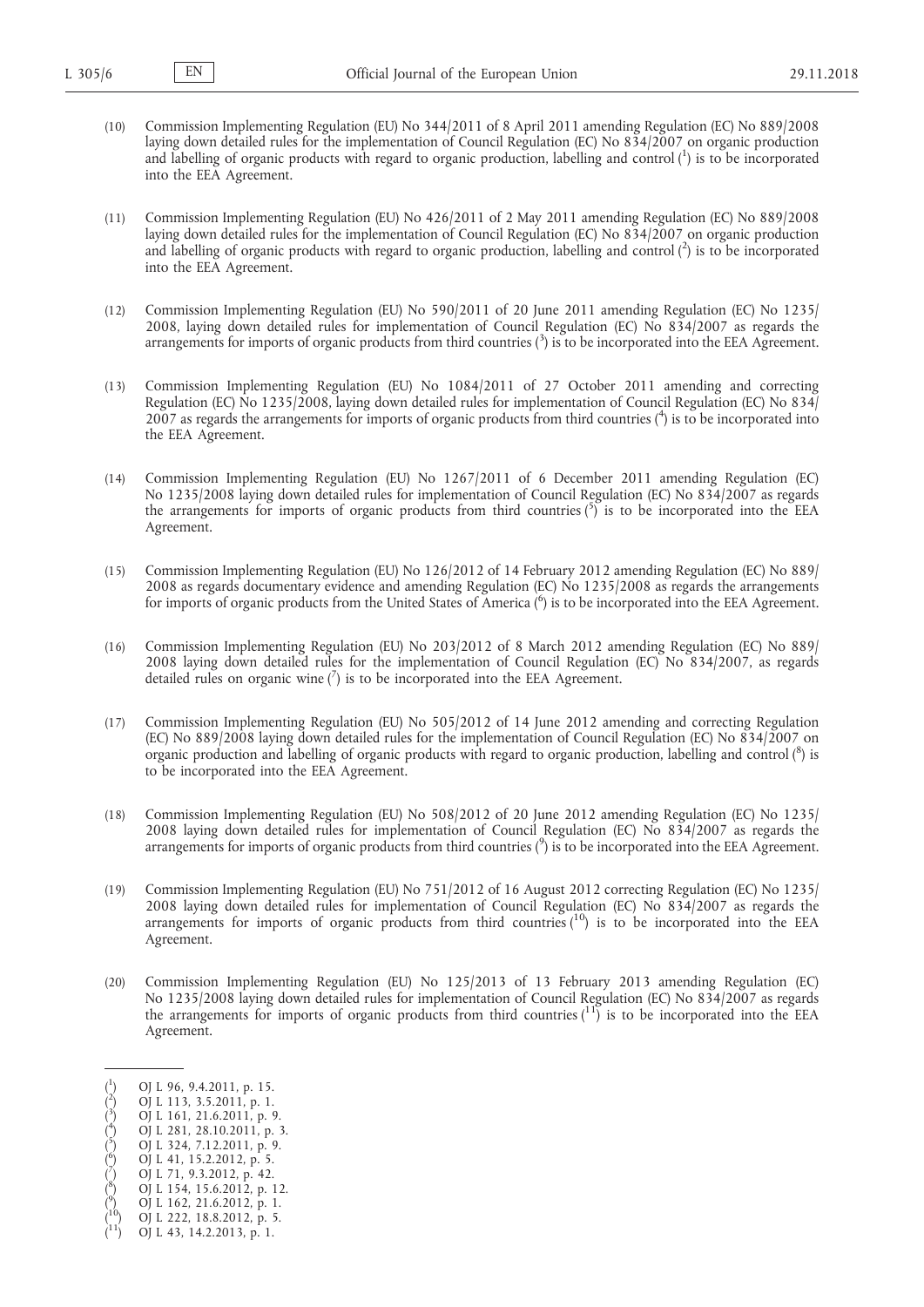- (21) Commission Implementing Regulation (EU) No 392/2013 of 29 April 2013 amending Regulation (EC) No 889/ 2008 as regards the control system for organic production (1) is to be incorporated into the EEA Agreement.
- (22) Commission Implementing Regulation (EU) No 567/2013 of 18 June 2013 correcting Regulation (EC) No 1235/ 2008 laying down detailed rules for implementation of Council Regulation (EC) No 834/2007 as regards the arrangements for imports of organic products from third countries (<sup>2</sup>) is to be incorporated into the EEA Agreement.
- (23) Commission Implementing Regulation (EU) No 586/2013 of 20 June 2013 amending Regulation (EC) No 1235/ 2008 laying down detailed rules for implementation of Council Regulation (EC) No 834/2007 as regards the arrangements for imports of organic products from third countries and derogating from Regulation (EC) No 1235/ 2008 as regards the date of submission of the annual report  $\binom{3}{2}$  is to be incorporated into the EEA Agreement.
- (24) Commission Implementing Regulation (EU) No 1030/2013 of 24 October 2013 amending Regulation (EC) No 889/ 2008 laying down detailed rules for the implementation of Council Regulation (EC) No 834/2007 on organic production and labelling of organic products with regard to organic production, labelling and control (<sup>4</sup>) is to be incorporated into the EEA Agreement.
- (25) Commission Implementing Regulation (EU) No 1364/2013 of 17 December 2013 amending Regulation (EC) No 889/2008 laying down detailed rules for the implementation of Council Regulation (EC) No 834/2007 as regards the use of non-organic aquaculture juveniles and non-organic seed of bivalve shellfish in organic aquaculture  $\binom{5}{1}$  is to be incorporated into the EEA Agreement.
- (26) Commission Implementing Regulation (EU) No 354/2014 of 8 April 2014 amending and correcting Regulation (EC) No 889/2008 laying down detailed rules for the implementation of Council Regulation (EC) No 834/2007 on organic production and labelling of organic products with regard to organic production, labelling and control (<sup>6</sup>) is to be incorporated into the EEA Agreement.
- (27) Commission Implementing Regulation (EU) No 355/2014 of 8 April 2014 amending Regulation (EC) No 1235/ 2008 laying down detailed rules for implementation of Council Regulation (EC) No 834/2007 as regards the arrangements for imports of organic products from third countries (7) is to be incorporated into the EEA Agreement.
- (28) Commission Implementing Regulation (EU) No 442/2014 of 30 April 2014 amending Regulation (EC) No 1235/ 2008 as regards requests for inclusion in the list of third countries recognised for the purpose of equivalence in relation to the import of organic products (<sup>8</sup>) is to be incorporated into the EEA Agreement.
- (29) Commission Implementing Regulation (EU) No 644/2014 of 16 June 2014 amending Regulation (EC) No 1235/ 2008 laying down detailed rules for implementation of Council Regulation (EC) No 834/2007 as regards the arrangements for imports of organic products from third countries (<sup>9</sup>) is to be incorporated into the EEA Agreement.
- (30) Commission Implementing Regulation (EU) No 829/2014 of 30 July 2014 amending and correcting Regulation (EC) No 1235/2008 laying down detailed rules for implementation of Council Regulation (EC) No 834/2007 as regards the arrangements for imports of organic products from third countries  $(10)$  is to be incorporated into the EEA Agreement.
- (31) Commission Implementing Regulation (EU) No 836/2014 of 31 July 2014 amending Regulation (EC) No 889/2008 laying down detailed rules for the implementation of Council Regulation (EC) No 834/2007 on organic production and labelling of organic products with regard to organic production, labelling and control  $(^{11})$  is to be incorporated into the EEA Agreement.

( 6 ) OJ L 106, 9.4.2014, p. 7.

- ( 8 ) OJ L 130, 1.5.2014, p. 39.
- ( 9 ) OJ L 177, 17.6.2014, p. 42.
- ( 10) OJ L 228, 31.7.2014, p. 9.

<sup>(</sup> 1 ) OJ L 118, 30.4.2013, p. 5. 2

<sup>(</sup> ) OJ L 167, 19.6.2013, p. 30. 3

<sup>(</sup> ) OJ L 169, 21.6.2013, p. 51. ( 4 ) OJ L 283, 25.10.2013, p. 15.

<sup>(</sup> 5 ) OJ L 343, 19.12.2013, p. 29.

<sup>(</sup> 7 ) OJ L 106, 9.4.2014, p. 15.

<sup>(</sup> OJ L 230, 1.8.2014, p. 10.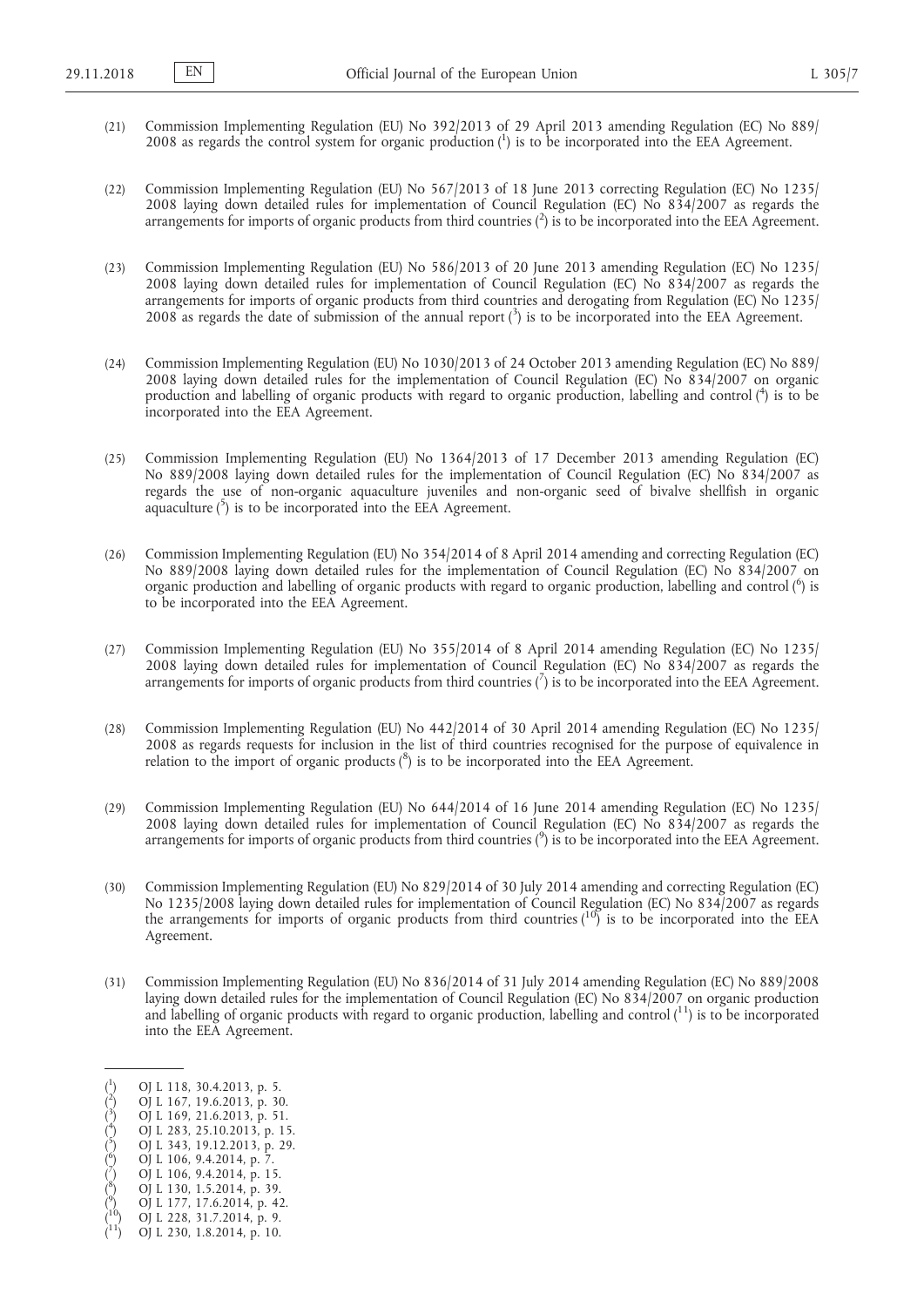- (32) Commission Implementing Regulation (EU) No 1287/2014 of 28 November 2014 amending and correcting Regulation (EC) No 1235/2008 laying down detailed rules for implementation of Council Regulation (EC) No 834/ 2007 as regards the arrangements for imports of organic products from third countries  $(^1)$ , as amended by OJ L 28, 4.2.2015, p. 48, is to be incorporated into the EEA Agreement.
- (33) Commission Implementing Regulation (EU) No 1358/2014 of 18 December 2014 amending Regulation (EC) No 889/2008 laying down detailed rules for the implementation of Council Regulation (EC) No 834/2007 as regards the origin of organic aquaculture animals, aquaculture husbandry practices, feed for organic aquaculture animals and products and substances allowed for use in organic aquaculture  $(2)$  is to be incorporated into the EEA Agreement.
- (34) Commission Implementing Regulation (EU) 2015/131 of 23 January 2015 amending Regulation (EC) No 1235/ 2008 laying down detailed rules for implementation of Council Regulation (EC) No 834/2007 as regards the arrangements for imports of organic products from third countries (3), as corrected by OJ L 241, 17.9.2015, p. 51, is to be incorporated into the EEA Agreement.
- (35) Commission Implementing Regulation (EU) 2015/931 of 17 June 2015 amending and correcting Regulation (EC) No 1235/2008 laying down detailed rules for implementation of Council Regulation (EC) No 834/2007 as regards the arrangements for imports of organic products from third countries  $\binom{4}{1}$  is to be incorporated into the EEA Agreement.
- (36) Commission Implementing Regulation (EU) 2015/1980 of 4 November 2015 correcting Regulation (EC) No 1235/ 2008 laying down detailed rules for implementation of Council Regulation (EC) No 834/2007 as regards the arrangements for imports of organic products from third countries  $\binom{5}{1}$  is to be incorporated into the EEA Agreement.
- (37) Commission Implementing Regulation (EU) 2015/2345 of 15 December 2015 amending Regulation (EC) No 1235/ 2008 laying down detailed rules for implementation of Council Regulation (EC) No 834/2007 as regards the arrangements for imports of organic products from third countries (<sup>6</sup>) is to be incorporated into the EEA Agreement.
- (38) Commission Implementing Regulation (EU) 2016/459 of 18 March 2016 amending Regulation (EC) No 1235/2008 laying down detailed rules for implementation of Council Regulation (EC) No 834/2007 as regards the arrangements for imports of organic products from third countries  $\binom{7}{1}$  is to be incorporated into the EEA Agreement.
- (39) Commission Implementing Regulation (EU) 2016/673 of 29 April 2016 amending Regulation (EC) No 889/2008 laying down detailed rules for the implementation of Council Regulation (EC) No 834/2007 on organic production and labelling of organic products with regard to organic production, labelling and control  $(^8)$  is to be incorporated into the EEA Agreement.
- (40) Commission Implementing Regulation (EU) 2016/910 of 9 June 2016 amending Regulation (EC) No 1235/2008 laying down detailed rules for implementation of Council Regulation (EC) No 834/2007 as regards the arrangements for imports of organic products from third countries (<sup>9</sup>) is to be incorporated into the EEA Agreement.
- (41) Commission Implementing Regulation (EU) 2016/1330 of 2 August 2016 amending Regulation (EC) No 1235/ 2008 laying down detailed rules for implementation of Council Regulation (EC) No 834/2007 as regards the arrangements for imports of organic products from third countries  $(10)$  is to be incorporated into the EEA Agreement.
- (42) Regulation (EC) No 889/2008 repeals Commission Regulations (EEC) No 207/93 ( $^{11}$ ), (EC) No 223/2003 ( $^{12}$ ) and (EC) No  $1452/2003$  ( $13$ ), which are incorporated into the EEA Agreement and which are consequently to be repealed under the EEA Agreement.
- (43) Regulation (EC) No 1235/2008 repeals Commission Regulation (EC) No 345/2008 ( $^{14}$ ), which is incorporated into the EEA Agreement and which is consequently to be repealed under the EEA Agreement.

- $\hat{(\cdot)}^4$ ) OJ L 151, 18.6.2015, p. 1.
- $\zeta^5$ ) OJ L 289, 5.11.2015, p. 6.  $\bigl( \frac{6}{5} \bigr)$ ) OJ L 330, 16.12.2015, p. 29.
- ( 7 ) OJ L 80, 31.3.2016, p. 14.
- $\binom{8}{ }$ ) OJ L 116, 30.4.2016, p. 8.
- $\zeta^9$ ) OJ L 153, 10.6.2016, p. 23.
- ( 10) OJ L 210, 4.8.2016, p. 43.
- ( OJ L 25, 2.2.1993, p. 5.
- ( OJ L 31, 6.2.2003, p. 3.
- ( 13) OJ L 206, 15.8.2003, p. 17.
- ( OJ L 108, 18.4.2008, p. 8.

 $($ <sup>1</sup> ) OJ L 348, 4.12.2014, p. 1.

 $\zeta^2$ ) OJ L 365, 19.12.2014, p. 97.

 $\zeta^3$ ) OJ L 23, 29.1.2015, p. 1.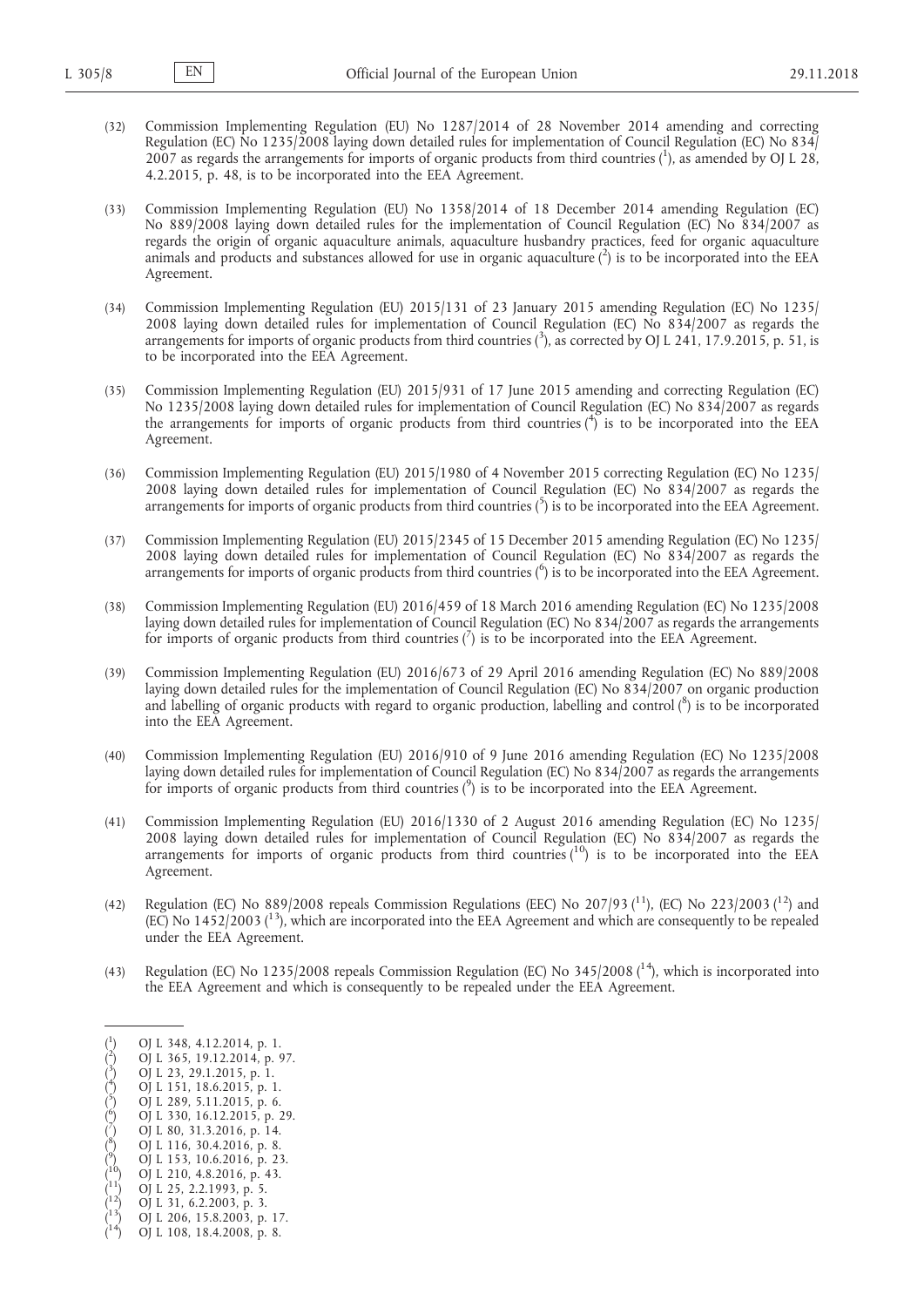- (44) Commission Regulation (EC) No 1788/2001 ( $^1$ ), which is incorporated into the EEA Agreement, has been repealed in the EU and should therefore be repealed under the EEA Agreement.
- (45) This Decision concerns legislation regarding foodstuffs. Legislation regarding foodstuffs shall not apply to Liechtenstein as long as the application of the Agreement between the European Community and the Swiss Confederation on trade in agricultural products is extended to Liechtenstein, as specified in the introduction to Chapter XII of Annex II to the EEA Agreement. This Decision is therefore not to apply to Liechtenstein.
- (46) Annex II to the EEA Agreement should therefore be amended accordingly,

HAS ADOPTED THIS DECISION:

*Article 1*

Chapter XII of Annex II to the EEA Agreement shall be amended as specified in the Annex to this Decision.

*Article 2*

The texts of Regulations (EC) No 834/2007, (EC) No 889/2008, (EC) No 967/2008, (EC) No 1235/2008, (EC) No 1254/ 2008, (EC) No 537/2009, (EC) No 710/2009, (EU) No 271/2010, and (EU) No 471/2010 and Implementing Regulations (EU) No 344/2011, (EU) No 426/2011, (EU) No 590/2011, (EU) No 1084/2011, (EU) No 1267/2011, (EU) No 126/2012, (EU) No 203/2012, (EU) No 505/2012, (EU) No 508/2012, (EU) No 751/2012, (EU) No 125/2013, (EU) No 392/2013, (EU) No 567/2013, (EU) No 586/2013, (EU) No 1030/2013, (EU) No 1364/2013, (EU) No 354/2014, (EU) No 355/2014, (EU) No 442/2014, (EU) No 644/2014, (EU) No 829/2014, (EU) No 836/2014, (EU) No 1287/2014, (EU) No 1358/2014, (EU) 2015/131, (EU) 2015/931, (EU) 2015/1980, (EU) 2015/2345, (EU) 2016/459, (EU) 2016/673, (EU) 2016/910 and (EU) 2016/1330 in the Icelandic and Norwegian languages, to be published in the EEA Supplement to the *Official Journal of the European Union*, shall be authentic.

### *Article 3*

This Decision shall enter into force on 18 March 2017, provided that all the notifications under Article 103(1) of the EEA Agreement have been made (\*).

*Article 4*

This Decision shall be published in the EEA Section of, and in the EEA Supplement to, the *Official Journal of the European Union*.

Done at Brussels, 17 March 2017.

*For the EEA Joint Committee The President* Claude MAERTEN

 $($ <sup>1</sup> ) OJ L 243, 13.9.2001, p. 3.

<sup>(\*)</sup> [No constitutional requirements indicated.]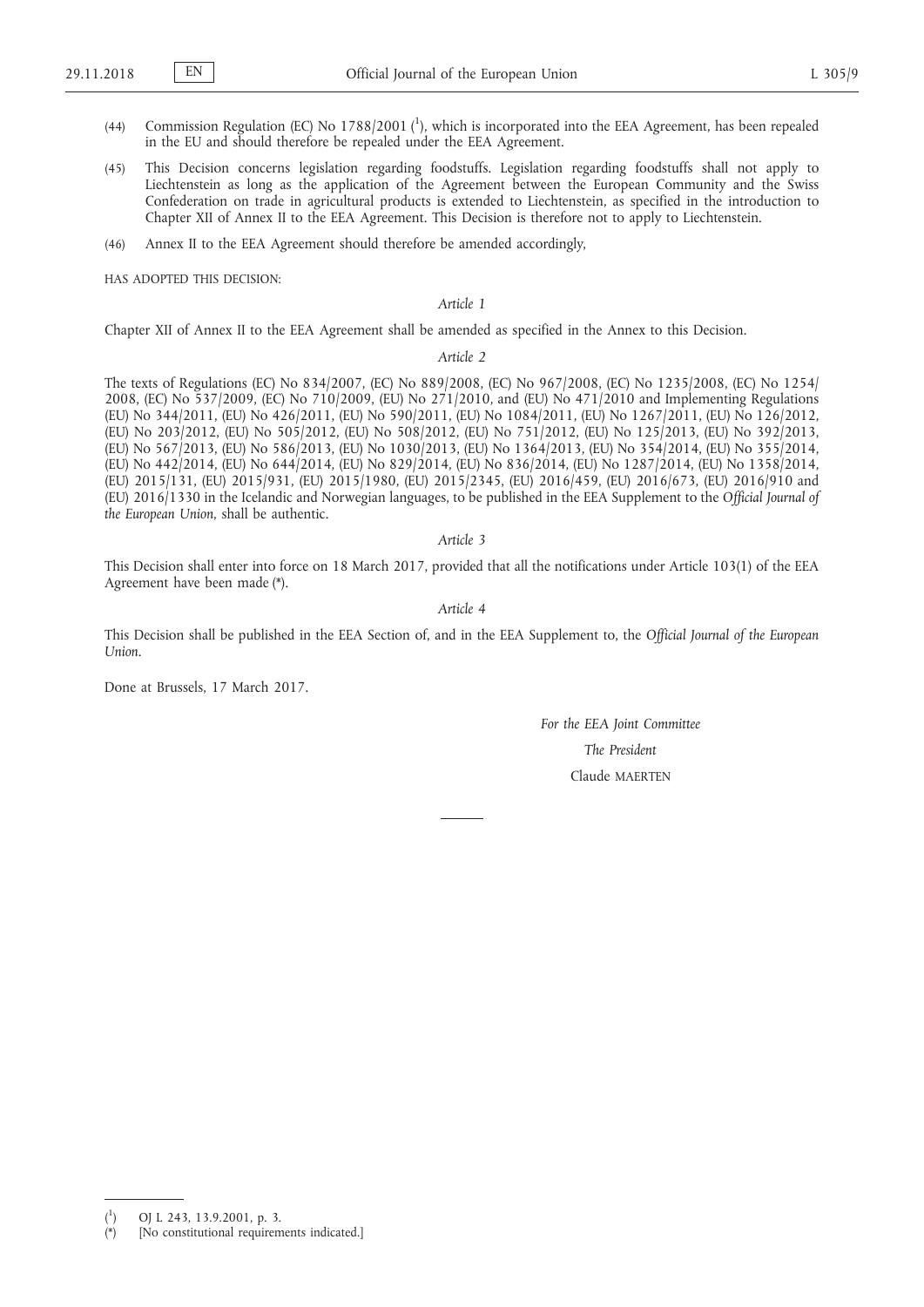#### *ANNEX*

Chapter XII of Annex II to the EEA Agreement shall be amended as follows:

1. The text of point 54b (Council Regulation (EEC) No 2092/91) is replaced by the following:

'**32007 R 0834**: Council Regulation (EC) No 834/2007 of 28 June 2007 on organic production and labelling of organic products and repealing Regulation (EEC) No 2092/91 (OJ L 189, 20.7.2007, p. 1), as amended by:

— **32008 R 0967**: Council Regulation (EC) No 967/2008 of 29 September 2008 (OJ L 264, 3.10.2008, p. 1).

The provisions of the Regulation shall, for the purposes of this Agreement, be read with the following adaptations:

In the Annex, the following shall be added:

"IS: lífrænt.

NO: økologisk."'

- 2. The following points are inserted after point 54b (Council Regulation (EC) No 834/2007):
	- '54ba. **32008 R 0889**: Commission Regulation (EC) No 889/2008 of 5 September 2008 laying down detailed rules for the implementation of Council Regulation (EC) No 834/2007 on organic production and labelling of organic products with regard to organic production, labelling and control (OJ L 250, 18.9.2008, p. 1), as amended by:
		- **32008 R 1254**: Commission Regulation (EC) No 1254/2008 of 15 December 2008 (OJ L 337, 16.12.2008, p. 80),
		- **32009 R 0710**: Commission Regulation (EC) No 710/2009 of 5 August 2009 (OJ L 204, 6.8.2009, p. 15),
		- **32010 R 0271**: Commission Regulation (EU) No 271/2010 of 24 March 2010 (OJ L 84, 31.3.2010, p. 19),
		- **32011 R 0344**: Commission Implementing Regulation (EU) No 344/2011 of 8 April 2011 (OJ L 96, 9.4.2011, p. 15),
		- **32011 R 0426**: Commission Implementing Regulation (EU) No 426/2011 of 2 May 2011 (OJ L 113, 3.5.2011, p. 1),
		- **32012 R 0126**: Commission Implementing Regulation (EU) No 126/2012 of 14 February 2012 (OJ L 41, 15.2.2012, p. 5),
		- **32012 R 0203**: Commission Implementing Regulation (EU) No 203/2012 of 8 March 2012 (OJ L 71, 9.3.2012, p. 42),
		- **32012 R 0505**: Commission Implementing Regulation (EU) No 505/2012 of 14 June 2012 (OJ L 154, 15.6.2012, p. 12),
		- **32013 R 0392**: Commission Implementing Regulation (EU) No 392/2013 of 29 April 2013 (OJ L 118, 30.4.2013, p. 5),
		- **32013 R 1030**: Commission Implementing Regulation (EU) No 1030/2013 of 24 October 2013 (OJ L 283, 25.10.2013, p. 15),
		- **32013 R 1364**: Commission Implementing Regulation (EU) No 1364/2013 of 17 December 2013 (OJ L 343, 19.12.2013, p. 29),
		- **32014 R 0354**: Commission Implementing Regulation (EU) No 354/2014 of 8 April 2014 (OJ L 106, 9.4.2014, p. 7),
		- **32014 R 0836**: Commission Implementing Regulation (EU) No 836/2014 of 31 July 2014 (OJ L 230, 1.8.2014, p. 10),
		- **32014 R 1358**: Commission Implementing Regulation (EU) No 1358/2014 of 18 December 2014 (OJ L 365, 19.12.2014, p. 97),
		- **32016 R 0673**: Commission Implementing Regulation (EU) 2016/673 of 29 April 2016 (OJ L 116, 30.4.2016, p. 8).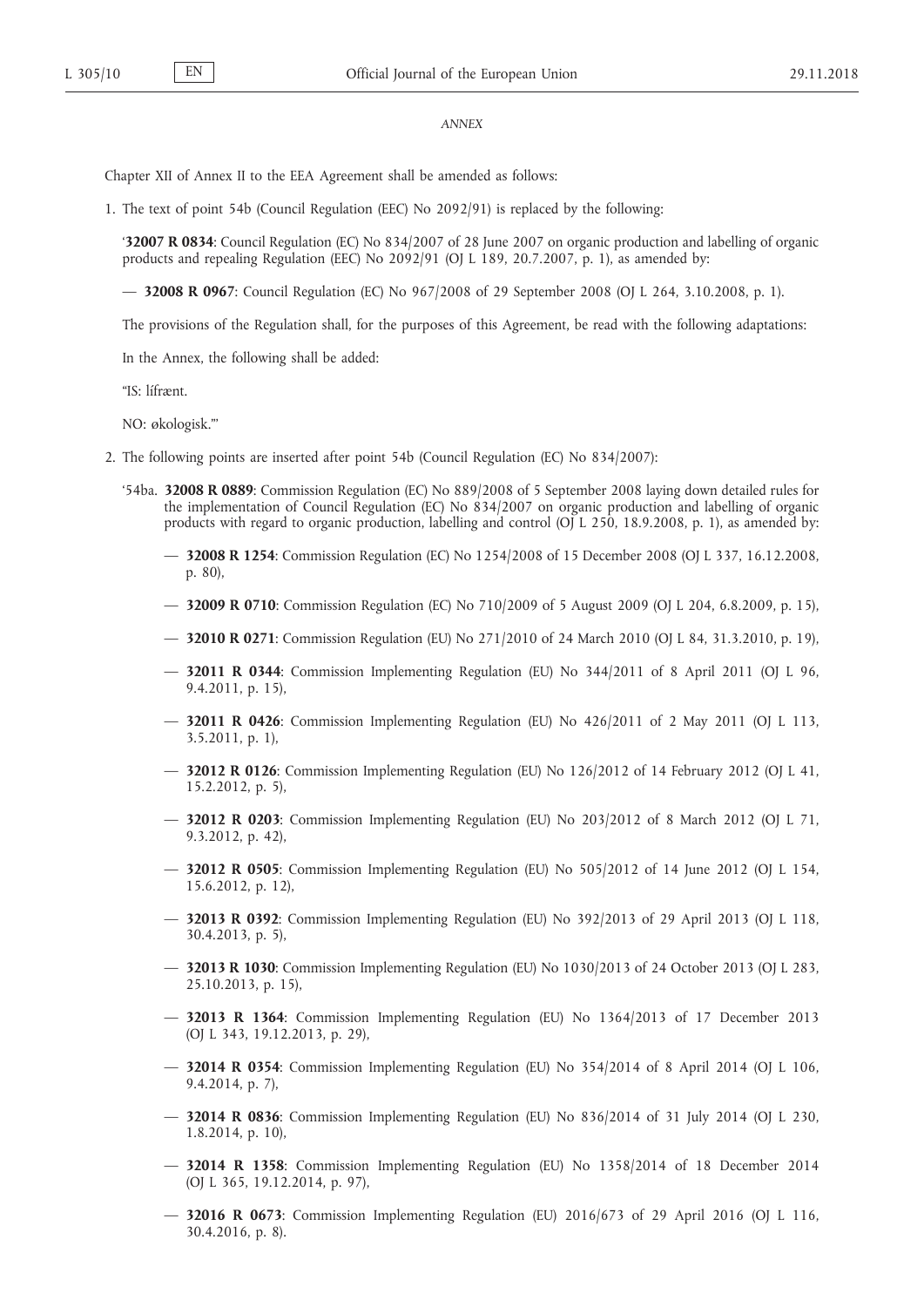The provisions of the Regulation shall, for the purposes of this Agreement, be read with the following adaptations:

- (a) In Article 95(9), the words "before 1 July 2010" shall be replaced by the words "before the date of entry into force of Decision of the EEA Joint Committee No 49/2017 of 17 March 2017".
- (b) In Annex XIIb, the following shall be added:
	- "— *In Icelandic:* Dýraafurðir sem eru framleiddar án notkunar á sýklalyfjum.
	- *In Norwegian:* Animalske produkter som er produsert uten bruk av antibiotika."
- 54bb. **32008 R 1235**: Commission Regulation (EC) No 1235/2008 of 8 December 2008 laying down detailed rules for implementation of Council Regulation (EC) No 834/2007 as regards the arrangements for imports of organic products from third countries (OJ L 334, 12.12.2008, p. 25), as amended by:
	- **32009 R 0537**: Commission Regulation (EC) No 537/2009 of 19 June 2009 (OJ L 159, 20.6.2009, p. 6),
	- **32010 R 0471**: Commission Regulation (EU) No 471/2010 of 31 May 2010 (OJ L 134, 1.6.2010, p. 1),
	- **32011 R 0590**: Commission Regulation (EU) No 590/2011 of 20 June 2011 (OJ L 161, 21.6.2011, p. 9),
	- **32011 R 1084**: Commission Implementing Regulation (EU) No 1084/2011 of 27 October 2011 (OJ L 281, 28.10.2011, p. 3),
	- **32011 R 1267**: Commission Implementing Regulation (EU) No 1267/2011 of 6 December 2011 (OJ L 324, 7.12.2011, p. 9),
	- **32012 R 0126**: Commission Implementing Regulation (EU) No 126/2012 of 14 February 2012 (OJ L 41, 15.2.2012, p. 5),
	- **32012 R 0508**: Commission Implementing Regulation (EU) No 508/2012 of 20 June 2012 (OJ L 162, 21.6.2012, p. 1),
	- **32012 R 0751**: Commission Implementing Regulation (EU) No 751/2012 of 16 August 2012 (OJ L 222, 18.8.2012, p. 5),
	- **32013 R 0125**: Commission Implementing Regulation (EU) No 125/2013 of 13 February 2013 (OJ L 43, 14.2.2013, p. 1),
	- **32013 R 0567**: Commission Implementing Regulation (EU) No 567/2013 of 18 June 2013 (OJ L 167, 19.6.2013, p. 30),
	- **32013 R 0586**: Commission Implementing Regulation (EU) No 586/2013 of 20 June 2013 (OJ L 169, 21.6.2013, p. 51),
	- **32014 R 0355**: Commission Implementing Regulation (EU) No 355/2014 of 8 April 2014 (OJ L 106, 9.4.2014, p. 15),
	- **32014 R 0442**: Commission Implementing Regulation (EU) No 442/2014 of 30 April 2014 (OJ L 130, 1.5.2014, p. 39),
	- **32014 R 0644**: Commission Implementing Regulation (EU) No 644/2014 of 16 June 2014 (OJ L 177, 17.6.2014, p. 42),
	- **32014 R 0829**: Commission Implementing Regulation (EU) No 829/2014 of 30 July 2014 (OJ L 228, 31.7.2014, p. 9),
	- **32014 R 1287**: Commission Implementing Regulation (EU) No 1287/2014 of 28 November 2014 (OJ L 348, 4.12.2014, p. 1),
	- **32015 R 0131**: Commission Implementing Regulation (EU) 2015/131 of 23 January 2015 (OJ L 23, 29.1.2015, p. 1),
	- **32015 R 0931**: Commission Implementing Regulation (EU) 2015/931 of 17 June 2015 (OJ L 151, 18.6.2015, p. 1),